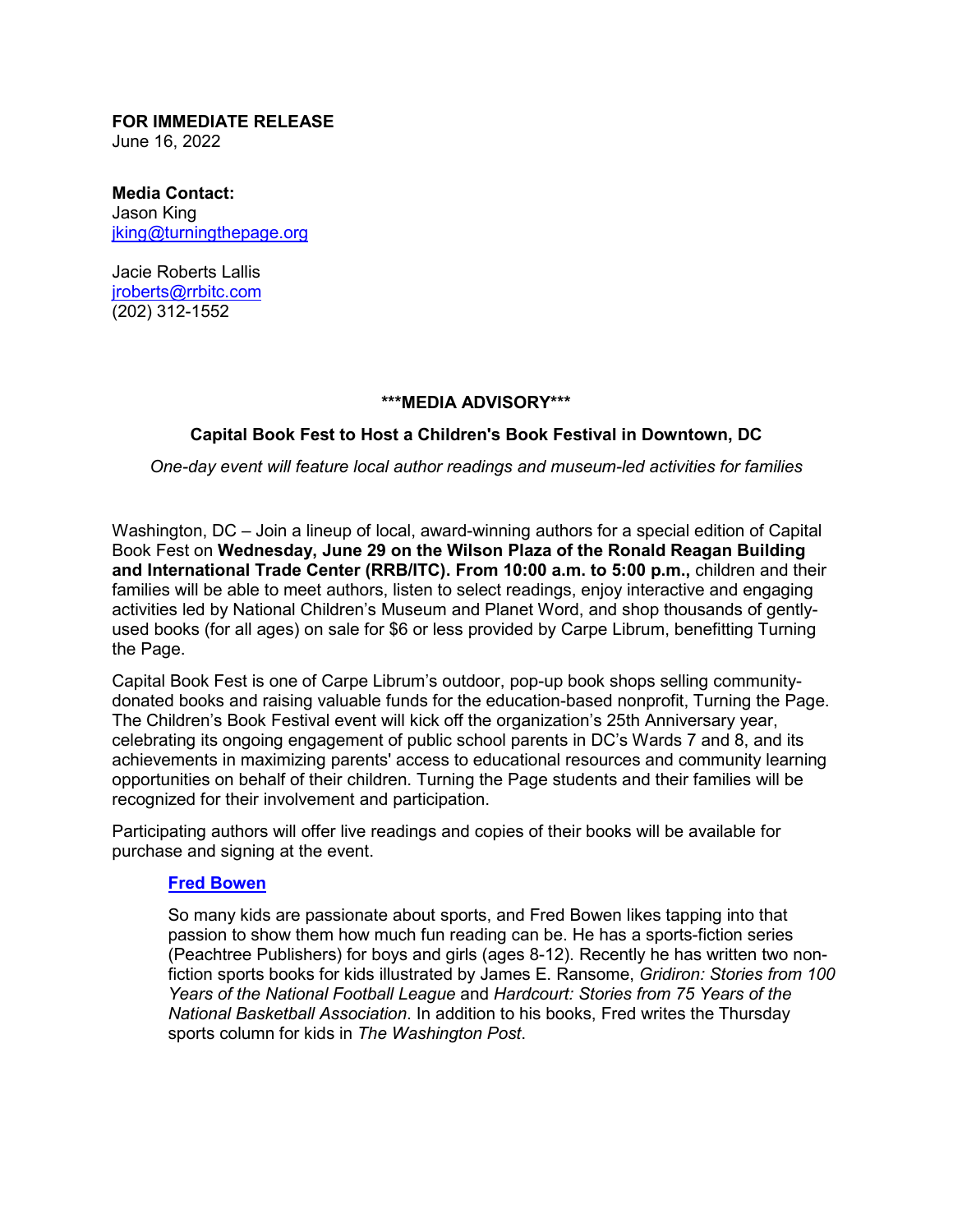# **[Caroline Brewer](https://carolinebrewerbooks.com/)**

Caroline Brewer is a professional speaker, author, content creator, literacy activist and consultant. When Caroline Brewer writes, she commits to her words making worlds where peace and harmony reign and everybody's dancing on a *soul-to-soul* train. She is a former Pulitzer Prize-nominated journalist and served on two Pulitzer juries. Her children's stories, such as her middle grade, rhythmic novel, *Darius Daniels: Game On*!, are designed to get kids hooked on books. Darius Daniels features rap, rhyme, and riddles and an 11-year-old boy's journey inside a video game that tries to play him. *Say Their Names*, a poetic picture book due out in August 2022, is about 7-year-old Aliya's inspirational march for Black Lives that challenges us to tap into our imaginations.

### **[Joy Jones](https://joyjonesonline.com/about/)**

Joy Jones is a trainer, performance poet, playwright and author of several books including *Private Lessons: A Book of Meditations for Teachers*; *Tambourine Moon*, which was featured on the Bernie Mac Show; and *Fearless Public Speaking* selected as one of the best books for middle school students. Her newest book for children is *Jayla Jumps In* which won a starred review on Booklist and was chosen by the American Library Association as one of the best sports books for youth.

# **[Karen Leggett Abouraya](https://www.handsaroundthelibrary.com/)**

Karen Leggett Abouraya grew up in Cuyahoga Falls, Ohio, and worked as a broadcast journalist on WMAL Radio in Washington, D.C., for many years. She published *Hands Around the Library: Protecting Egypt's Treasured Books* in 2012, an award-winning picture book illustrated by Susan L. Roth that tells the story of Egyptian protesters who held hands around the great library in Alexandria, Egypt, to protect it from vandals. In 2019, the new edition of *Malala Yousafzai: Warrior with Words* (originally published in 2014) was released by Lee and Low Books. The story highlights the young Pakistani's ongoing advocacy for girls' education around the world.

*Karen Leggett Abouraya will lead a special doll-making activity following her talk.*

# **[Sushmita Mazumdar](https://www.sushmitamazumdar.com/)**

Sushmita Mazumdar works across stories, book arts, and mixed media, to explore her memories of home, heritage, and migration from India. After a 15-year career in the advertising industry, Sushmita taught herself to be a writer, writing stories about her childhood to show her American children how different yet wonderful lives can be. A selftaught book artist, she made the stories into unique books by hand and in 2007 launched *Handmade Storybooks*, encouraging intergenerational story-sharing through fun and simple bookmaking. It celebrates its 15-year anniversary this July 2022. In 2010, she participated in the Smithsonian Folklife Festival's Asian Pacific American program *Local Lives Global Ties*. In 2013 she opened Studio Pause, a community space for art and stories, in Arlington, VA.

*Sushmita Mazumdar will lead a special book-making activity following her talk.*

# **[Susan Stockdale](https://www.susanstockdale.com/)**

Susan Stockdale is the author and illustrator of critically acclaimed picture books that celebrate nature. Her books, including *Bring On the Birds, Stripes of All Types*, and *Fabulous Fishes* have won a variety of awards including the ALSC Notable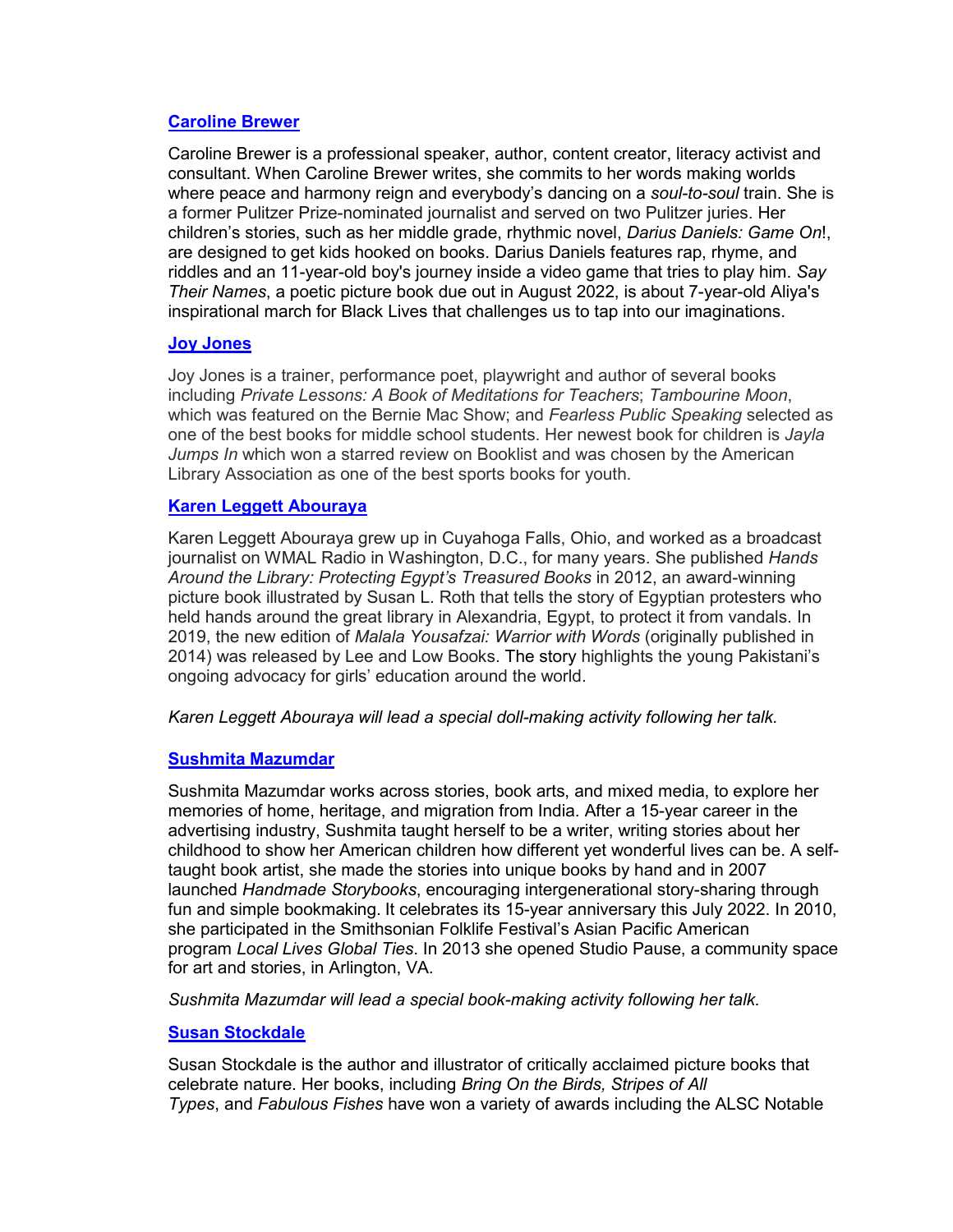Picture Book, NCTE Notable Children's Book in the Language Arts, NSTA Outstanding Science Trade Book for Students K-12, and the Bank Street College of Education Best Children's Books of the Year. Her engaging rhymes and vibrant illustrations elicit praise. *The Washington Post* wrote, "If the paintings are the feast, Stockdale's words are the dessert."

### **[Tricia Elam Walker](https://www.triciaelamwalker.com/)**

Tricia Elam Walker is an award-winning author, educator, and lawyer. Her novel, *Breathing Room*, was published by Simon & Schuster/PocketBooks. Her work has appeared in *The Washington Post, The Baltimore Sun, Essence* and other publications. Several of her plays have been produced and her first children's book, *Nana Akua Goes to School*, was published by Random House in June 2020 and won a 2021 Children's Africana Book Award and the 2021 Ezra Jack Keats writer award. Her second picture book, *Dream Street* was published in November 2021, garnered five starred reviews, and was a New York Times Best Children's Book of 2021 selection. She is an Assistant Professor of Creative Writing at Howard University in Washington, DC.

Start the summer reading and learning with this free event for the entire family! Capital Book Fest is a program sponsored by TCMA (A Drew Company), Carpe Librum, Turning the Page and the DowntownDC BID.

**What:** Capital Book Fest: Children's Book Festival

**When:** Wednesday, June 29, 2022 from 10:00 am to 5:00 pm

**Where:** Woodrow Wilson Plaza at Ronald Reagan Building and International Trade Center

1300 Pennsylvania Avenue, NW Metro: Federal Triangle Station

**Who:** Free and open to the public

**View the full schedule:** <https://www.eventbrite.com/e/capital-book-fest-tickets-288851100417>

####

# **About Turning the Page**

Turning the Page engages Washington, DC and Chicago parents as educators in resource-rich programming, sharing opportunities for parents to become active participants in their child's education. They aim to build a community of parents, caregivers, public schools, and community partners, leading to improved academic performance and social-emotional well-being. For more information, visit [turningthepage.org.](https://turningthepage.org/)

# **About Carpe Librum**

Carpe Librum raises valuable funds for Turning the Page by selling used books, CD, DVDs, and vinyl records donated by the community. They host outdoor pop-up book sales in the DC area throughout spring, summer, and autumn.